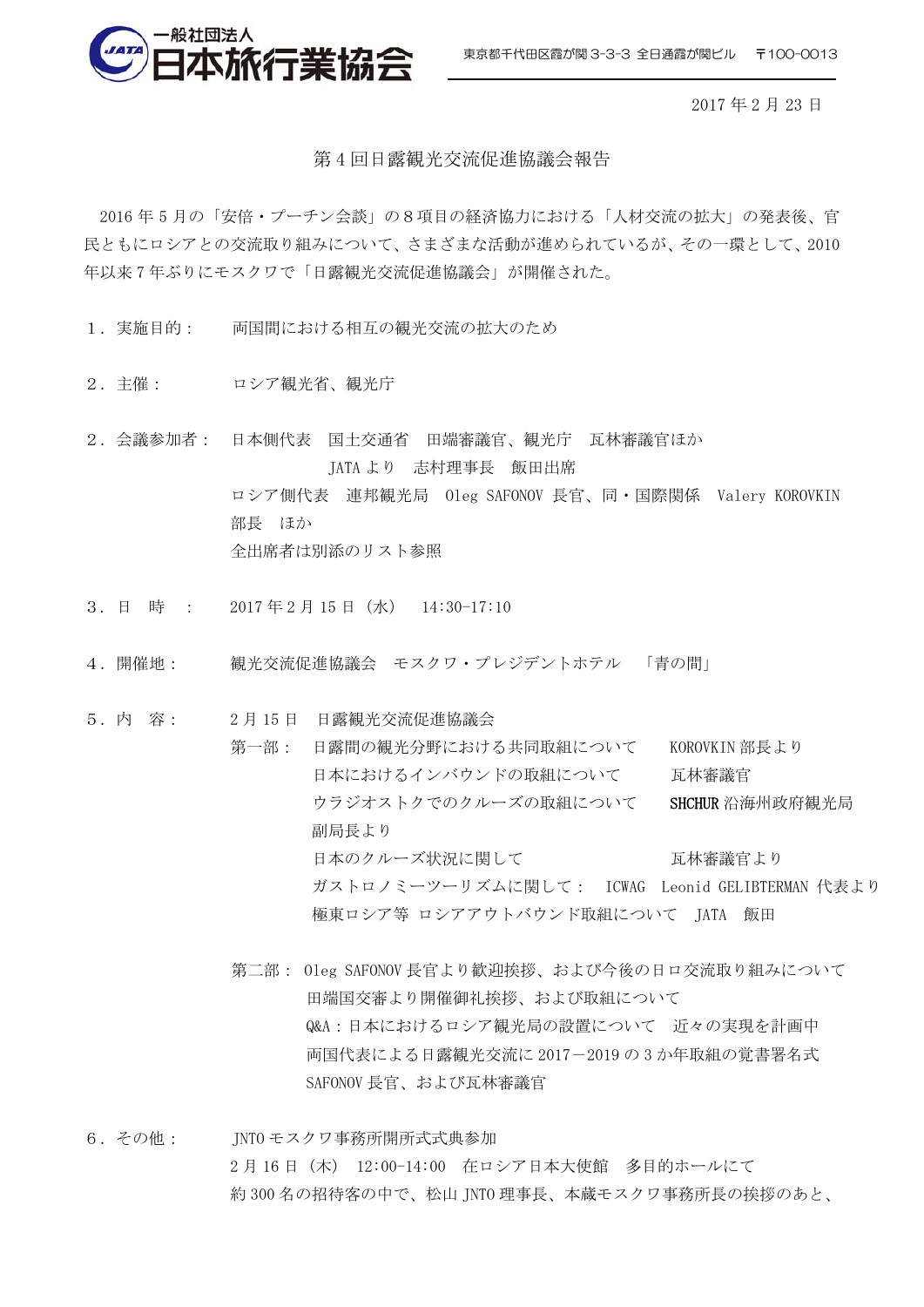ロシア側代表として SAFONOV 長官による祝辞が述べられ、その後上月在ロシア日本 大使による歓迎挨拶の後に鏡開きセレモニーを実施。





その他 <ロシア取組について>

両国間における政府レベルの覚書の締結、2018 年に実施される「ロシアにおける日本年」「日 本におけるロシア年」の実施、安倍首相の極東訪問計画 (17年4月、及び9月) 経済協力の継 続等を踏まえ、ロシアへの取組を継続してワーキンググループのような形で継続していく。

<現地状況>

最も寒い時期ではあるが、滞在中の最低気温は‐10℃前後、予想していたほどの体感気温の厳 しさは感じず。

観光地における日本語の表記は全くなし。 道路名、地下鉄など英語表記もほとんどなく、イ ンフラとしてはまだ不十分、一方で観光素材はクレムリン、ロシア正教教会、エンターテイン メントなど非常に豊富であり、"暗いイメージ"の払拭と、効果的な PR 活動の実施等を実現す ることにより、送客増加の可能性は高い。

FIT 用にホップオン-ホップオフバスなども走っており、イヤホンガイド対応。

ただし日本のシニアマーケットには、やはり日本語での的確なガイディングが必要で、

ギリシャ正教や、近代ロシアの歴史などの説明は現地理解に大きく役割を果たすと思わせる。

<参考>:赤の広場にて観光していた日本人 GRP

クラブツーリズム 人数 39 名、サンクトペテロブルク&モスクワ 8 日間、JL 利用、費用 20 万 を切る価格帯、50-60 歳代のカップル、女性二人連れが中心。 添乗員の話では、食事など 評 判は良好。

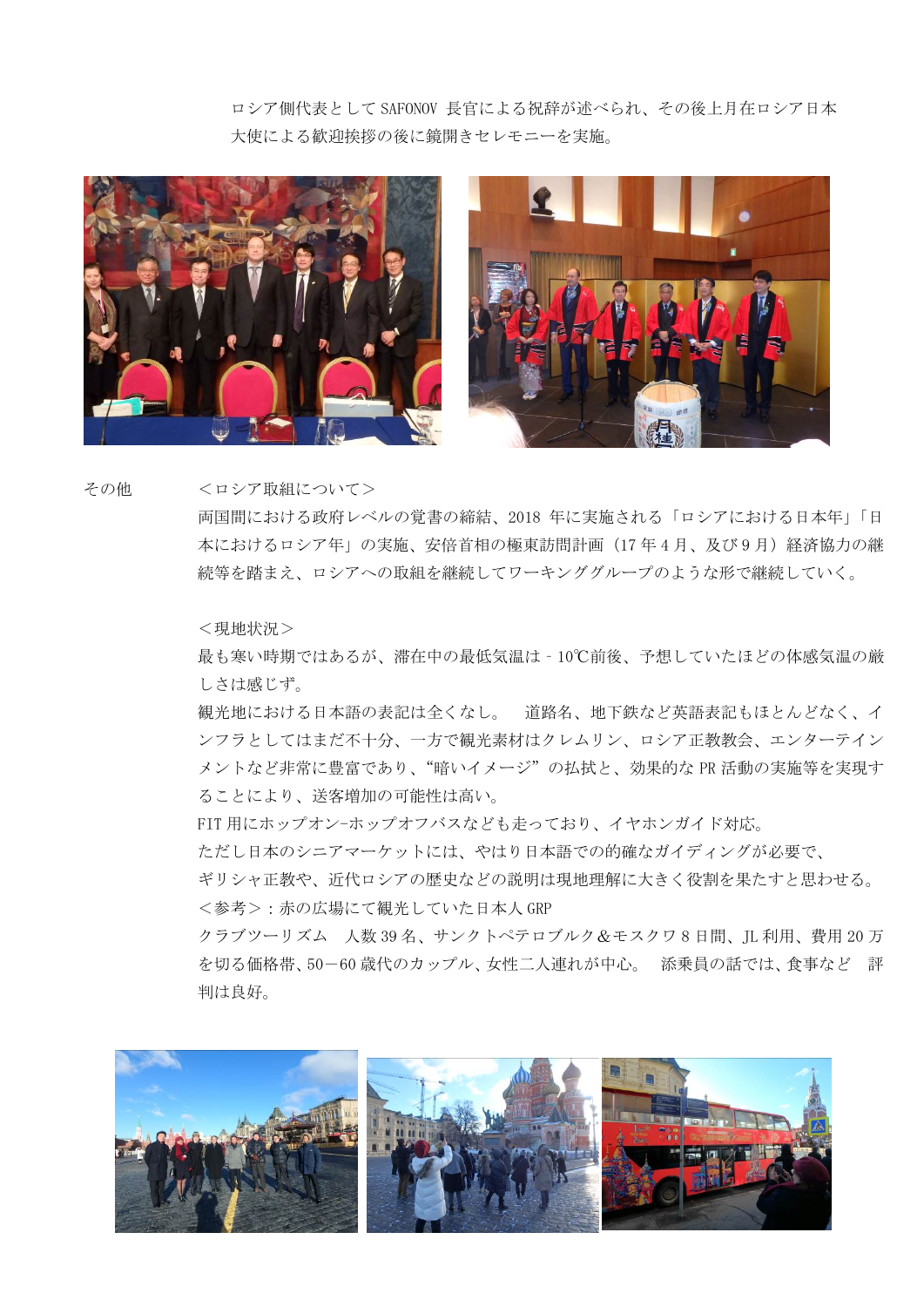第4回日露観光交流促進協議会 日本側出席者

|          | 氏名           | 所属                              | 役職                               |
|----------|--------------|---------------------------------|----------------------------------|
| 1 田端     | 浩            | 国土交通省                           | 国土交通審議官                          |
| 2 瓦林 康人  |              | 国土交通省                           | 観光庁審議官                           |
| 3 魚住     | 聡            | 国土交通省                           | 大臣官房参事官                          |
| 4半田 雅則   |              | 国土交通省                           | 観光庁参事官付課長補佐                      |
| 5 長津 義幸  |              | 国土交通省                           | 海外プロジェクト推進課                      |
| 6 松山 良一  |              | 日本政府観光局                         | 理事長                              |
| 7本蔵 愛里   |              | 日本政府観光局                         | モスクワ事務所長                         |
| 8石崎 雄久   |              | 日本政府観光局                         | 海外プロモーション部<br>マネージャー             |
| 9 志村     | 格            | 日本旅行業協会                         | 理事長                              |
| 10 飯田 祐二 |              | 日本旅行業協会                         | 海外旅行推進部担当副部長                     |
|          |              | 11 エルマコワ スベトラーナ  ㈱インツーリスト・ジャパン  | 取締役総務部長                          |
|          | 12 モロゾフ・デニス  | ジェーアイシー旅行センター㈱                  | インバウント部課長                        |
|          |              | 13 チスティーリナ・イリーナ  ジェーアイシー旅行センター㈱ | モスクワ事務所長                         |
| 14 古山 貴規 |              | ㈱ジェイティービー                       | グループ本社 訪日インバウンド<br>ビジネス推進部マネージャー |
| 15 三木 武彦 |              | ㈱プロコ・エアサービス                     | 代表取締役社長 兼 CEO                    |
| 16 中村 晃  |              | 全日本空輸㈱                          | 上席執行役員 欧州室長<br>兼ロンドン支店長          |
|          | 17 ニコノバ・ガリーナ | 全日本空輸㈱                          | モスクワ営業所マネージャー                    |
| 18 浜田 亮  |              | 日本航空㈱                           | モスクワ支店長                          |
| 19 松本 友則 |              | 日本航空㈱                           | モスクワ支店マネージャー                     |
| 20 覚張 昌一 |              | 新潟県                             | 産業労働観光部観光局<br>観光振興課課長補佐          |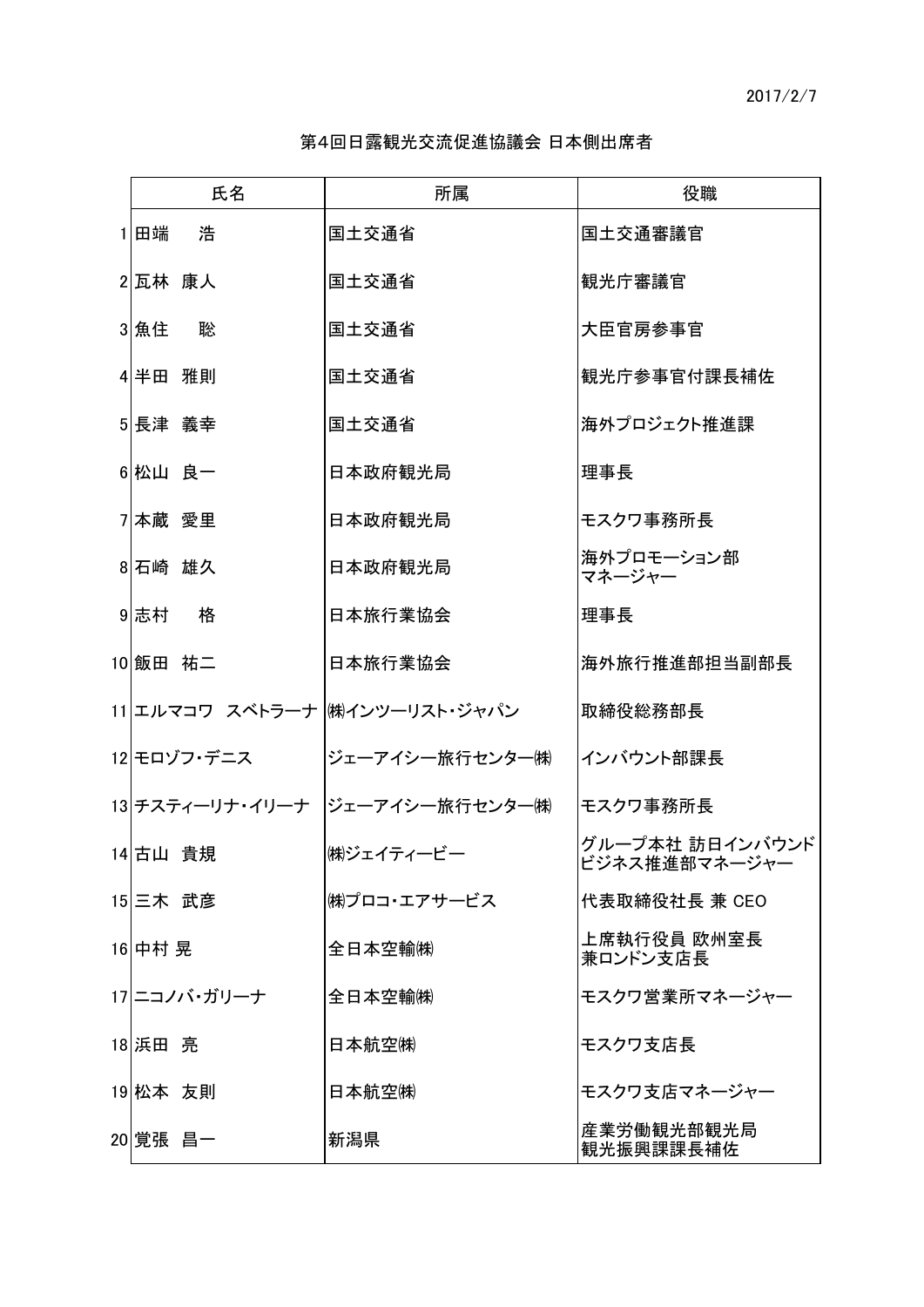## **List of participants of the Russia-Japan Conference on Tourism**

- 1. Oleg Safonov, Head of the Federal Agency for Tourism
- 2. Valery Korovkin, Head of International Cooperation Department of the Federal Agency for Tourism
- 3. Marina Mutalieva, Consultant of International Cooperation Department of the Federal Agency for Tourism
- 4. Leonid Gelibterman, President of the International Centre of Wine and Gastronomy (ICWAG)
- 5. Vladimir Shchur, Deputy Director of the Department Primorsky Territory Department of Tourism
- 6. Mikhail Ivanovskiy, Leading Expert of International Cooperation Department of Ministry of Culture of the Russian Federation
- 7. Timur Latypov- Leading Expert of Third Department of Asia of the Ministry of the foreign Affairs of the Russian Federation
- 8. Mikhail Parnev , Head of the Department of International Cooperation of the Federal Air Transport Agency
- 9. Sergey Vasiliev, Deputy Head of Department of International Cooperation of the Federal Air Transport Agency
- 10. Irina Kuranova, Adviser of Department of Asia, Africa and Latin America of Russian Ministry of Economic Development
- 11. Yuliya Zaykova, Officer-in-Charge of sector of regional and international projects of Tourism Development Committee of Saint Petersburg
- 12. Vitaly Selyukov, Deputy Minister of Culture of Khabarovsk Krai Head of the Department of Tourism
- 13. Natalya Ivanova, Head of the Department of Tourism of Agency for Tourism of Sakhalin Oblast
- 14. Dmitry Gorin, General Director of tour operator "V.I.P."
- 15. Smolar Asel, General Director of "Marketing, exhibitions, consulting"
- 16. Marmer Leonid, General Director of "Intourist" (tour operator)
- 17. Nikolaev Artem, Leading specialist of the coordination group of commercial management abroad of Department of sales of PJSC "Aeroflot"
- 18. Maxim Titov, Head of International Division of the PJSC Siberia Airlines
- 19. Andrei Evnevich, Director of the "ConcordBusinessService" (tour operator)
- 20. Mikhail Evnevich Project manager of the "ConcordBusinessService" (tour operator)
- 21. Roxana Sudarikova, Head of Group for organization of congresses and conferences of the "Academservice" (tour operator)